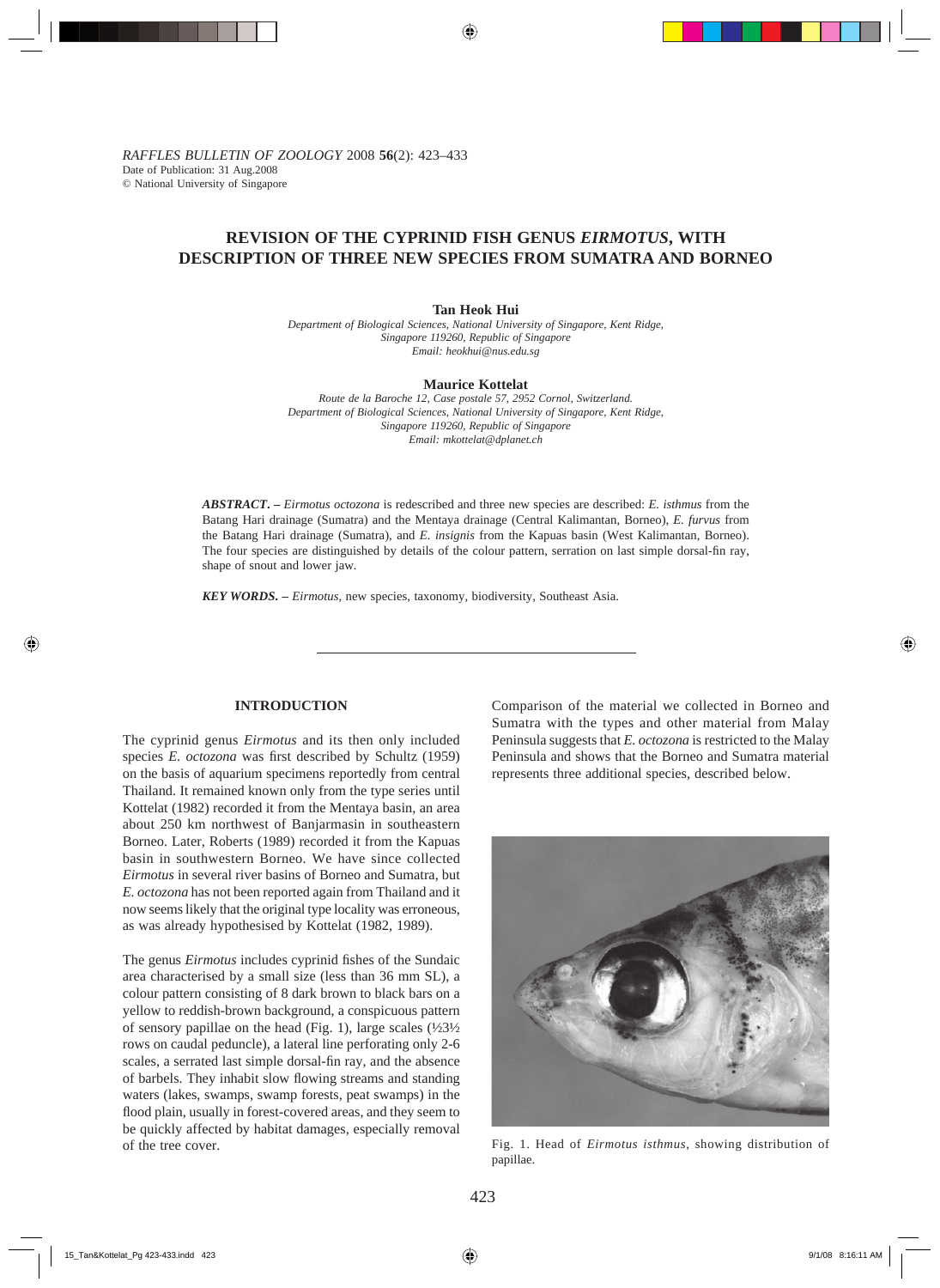### **MATERIALS AND METHODS**

Methods for taking counts and measurements follow Kottelat et al. (1993). Body length (BL) is measured from posterior edge of opercle to end of caudal peduncle. The black bars, which make the main element of the colour pattern, are numbered from 1 to 8, starting with the anteriormost one (Fig. 2). They are as follows: bar 1 is the transverse bar across anterior part of snout; bar 2 is the bar extending from nape downwards through middle of eye; bar 3 is the vertical bar extending from above middle of opercle across the opercle to the ventral midline; bar 4 is on the flank just behind pectoral-fin base; bar 5 extends from dorsal-fin origin (where it is continuous with black marks on simple dorsal-fin rays) downwards; bar 6 extends from below posterior extremity of dorsal fin to immediately behind anal-fin origin; bar 7 extends vertically from above posterior extremity of anal-fin; bar 8 is immediately in front of caudal-fin base. We have not observed interspecific difference in the organisation of the cephalic sensory papillae.

Abbreviations: SL, standard length; TL, total length; HL, head length; BL, body length. Examined material is deposited in the following collections: CMK, collection of second author; MHNG, Muséum d'Histoire Naturelle, Genève; MZB, Research and Development Centre for Biology (ex Museum Zoologicum Bogoriense), The Indonesian Institute of Sciences, Cibinong; USNM, National Museum of Natural History, Smithsonian Institution, Washington; and ZRC, Raffles Museum of Biodiversity Research, National University of Singapore.

## **TAXONOMY**

#### **Key to the species of** *Eirmotus*

- 1a. Black pigmentation along simple dorsal rays restricted to anterior two rays and proximal half of third ray, fainter grey distally; a row of faint black spots at about 2/3 of branched dorsal rays, sometimes extending on membranes .................... *E. insignis*
- 1b. Black pigmentation along simple dorsal rays extending on entire length of rays; no black marks on middle of dorsal fin ...... 2
- 2a. Mouth subinferior, upper lip entirely distinct in ventral view; lower jaw pointed anteriorly; bars narrow (width of bar 5 equal to half of lateral row scale) ................................... *E. isthmus*
- 2b. Mouth terminal, upper lip not entirely distinct in ventral view; lower jaw wide, anteriorly rounded; bars wide (width of bar 5 equal to one to two lateral row scales) ................................ 3
- 3a. Black marks on body wide, very conspicuous and contrasted; all fins dusky with scattered chromatophores on all rays; distinct black mark situated at posterior tip of dorsal fin, appearing as part of bar 6; in adults, all simple rays of anal fin black on entire length; 17–21 serrae along posterior edge of last simple dorsal ray ................................................................. *E. furvus*
- 3b. Black marks on body narrow and not sharply contrasted; fins hyaline; dorsal fin hyaline, in a few specimens with diffuse chromatophores on last ray, adjacent to bar 6; in adults, anterior rays of anal fin black at base only; 25-31 serrae along posterior edge of last simple dorsal ray ............................. *E. octozona*

#### *Eirmotus octozona* **Schultz, 1959** (Figs. 3a–b, 7a)

*Eirmotus octozona* Schultz, 1959: 11; Kottelat, 1989: 7; Kottelat et al., 1993: 35 (part).

*Material examined***. –** USNM 177521, holotype, 32.1 mm SL,Thailand: Bung Borapet (aquarium trade); H. Axelrod, 1957.

Non-type material: ZRC 8385–8397, 13 ex., CMK 17456, 3 ex., 28.4–35.6 mm SL, Malaysia: from aquarium fish collectors in Johor; H. K. Lim, 1989.



Fig. 2. Schematised *Eirmotus* to show position and numbering of black bars.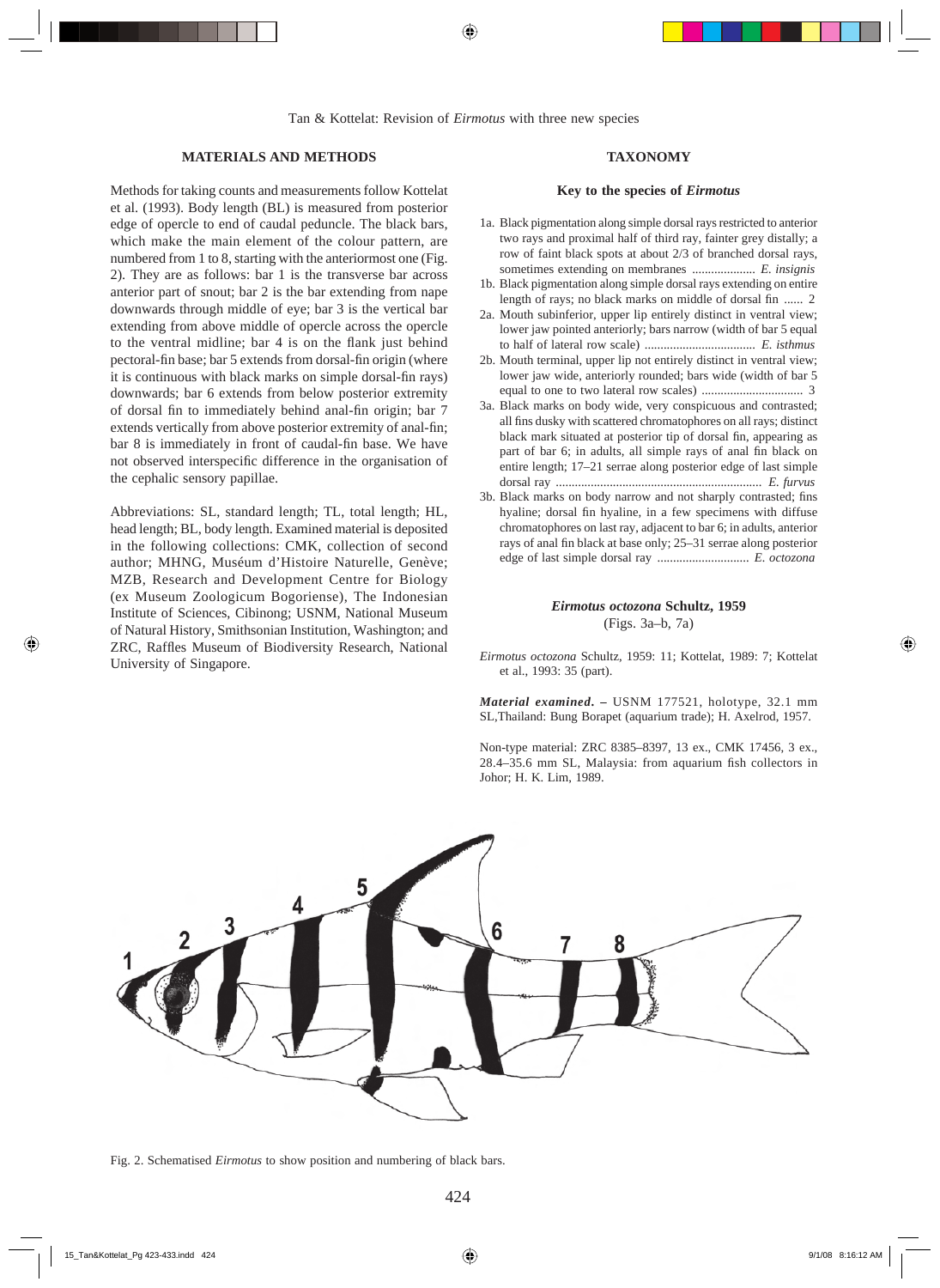*Diagnosis***. –** *Eirmotus octozona* is distinguished from the other species of *Eirmotus* by the following unique combination of characters: bar 1 present; a large and distinct black mark just anterior to anus, visible in lateral (Fig. 7a) and ventral views; simple dorsal-fin rays black, black pigment patch in some specimens extending onto first branched ray, other rays hyaline or in some specimens with diffused chromatophores on last dorsal-fin ray, adjacent to upper extremity of bar 6 (Fig. 7a); serrae on last simple dorsal-fin ray 25-31; pectoral fin with faint black margin along uppermost ray; width of bar 5 equal to 1-1½ lateral row scales; mouth terminal, lower jaw wide, anteriorly rounded.

*Description***. –** See Fig. 3a–b for general body shape and Table 1 for meristics and morphometrics. Size up to 35.6 mm SL. Dorsal fin with 3 simple and  $8-9\frac{1}{2}$  branched rays; origin over lateral scale  $5-7$ . Anal fin with 3 simple and 5–6½ branched rays; origin under lateral row scale 10–12. Pelvic fin with 1 simple and 8–9 branched rays; origin under lateral row scale 4–6. Lateral row scales 19–21; predorsal scales 6–7; transverse scales  $\frac{1}{26}$ –7½ between dorsal-fin and anal-fin origins,  $\frac{1}{2}3\frac{1}{2}$  on caudal peduncle.

Mouth terminal, upper lip not entirely visible in ventral view; lower jaw relatively wide, rounded anteriorly. No marked angle at articulation of lower jaw.



Fig. 3. *Eirmotus octozona*: a, USNM 177521, holotype, 32.1 mm SL, Thailand: Bung Borapet (?); b, ZRC 8385, 33.1 mm SL, Malaysia: Johor (?).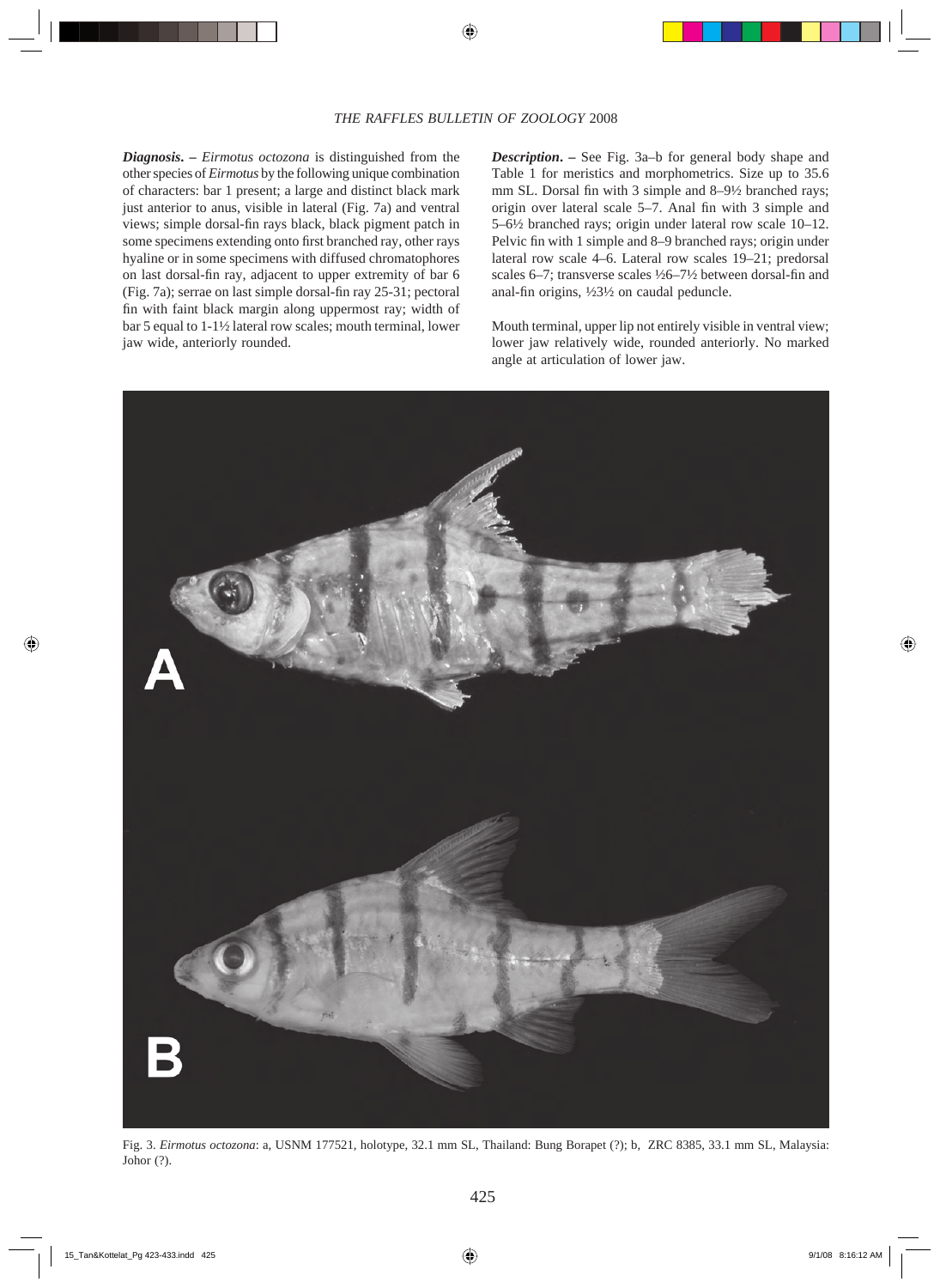*Colouration***. –** Preserved: Body yellowish-brown; markings dark brown to black. Bar 3 not reaching ventral midline, or only faint below opercle. One dot along dorsal midline between each bars 3 to 8; most prominent one between bars 5 and 6, at posterior extremity of dorsal-fin base. Bar 4 not reaching ventral mid-line but usually a spot on ventral midline at level of bar. Bar 5 usually not reaching pelvic-fin base, but a mark at base of pectoral fins, on proximal part of fins and between them. A conspicuous spot on ventral midline and extending upwards immediately in front of anus, about halfway between bars 5 and 6, aligned with spot at posterior extremity of dorsal-fin base. One faint dot along ventral midline between each bars 6 to 8. Axial streak distinct between bars 6 and 8. A longitudinal mark present in some specimens along lateral midline between bars 5 and 7, apparently more obvious in smallest specimens.

Fins hyaline. Dorsal fin with simple rays black, pigment patch in some specimens extending onto first branched ray, other rays hyaline or with diffused chromatophores on last one, adjacent to upper extremity of bar 6. Anterior rays of anal fin black at base, continuing bar 6. Base of pelvic-fin rays black.

In life, body translucent, light yellow-brown, marks black.

*Distribution***. –** Schultz (1959) originally described *E. octozona* on the basis of aquarium specimens reportedly collected in Bung Borapet, a lake in an extensive swampy area about 300 km north of Bangkok, Thailand. The species has not been collected again in Thailand, despite the central plain of Thailand and especially Bung Borapet having been quite well sampled (e.g., Kaw-anantakul et al., 2003). Although it cannot be excluded that the species and/or its habitat have been overlooked, or that it became extirpated since, this locality seems erroneous (Kottelat, 1982). We have examined specimens labelled as obtained by the aquarium trade in Johor, for which we could not obtain accurate locality data but which seem effectively to have been collected in western Malaysia; this could suggest that, if the types have really been obtained in Thailand, the type locality is more likely in peninsular Thailand. The absence of other records for the species is possibly due to lack of sampling in the correct habitat, or the destruction of the suitable habitat.

In 2006, we obtained information from an aquarium fish collector in Johor that the species was earlier collected in peat swamp forests of the area of Ayer Hitam. We had not asked about the presence of the species, but he spontaneously described a number of species previously collected for the aquarium trade in this area and which have not been collected since, despite numerous efforts. These species also included Gymnochanda filamentosa (Ambassidae), another species described from the Malay Peninsula but for which there is no precise locality data. Our search in that area did not yield any *Eirmotus* specimen. The peat swamp forests of this area have been severely impacted and are now much reduced in extant and in the diversity of existing microhabitats.

*Comparative notes***. –** *Eirmotus octozona* is distinguished

from *E. isthmus* by the following characters: a larger and more distinct black mark just anterior to anus (vs. small and diffused chromatophores); more serrae along posterior edge of last simple dorsal ray (25–31, vs. 22–26); higher mode of lateral scales (21 vs. 19); broader bars (width of bar 5 equal to  $1-1\frac{1}{2}$  lateral row scales, vs.  $\frac{1}{2}$  or less); shorter head (length 27.8–29.4 % SL, vs. 29.1–31.4); stouter caudal peduncle (depth 12.5–14.8 % SL, vs. 11.0–12.7); mouth terminal, lower jaw wide, anteriorly rounded (vs. subinferior, upper lip entirely distinct in ventral view, lower jaw pointed anteriorly).

*Eirmotus octozona* is distinguished from *E. furvus* in having: less distinct black mark on posterior tip of dorsal fin and rest of dorsal fin hyaline (vs. more distinct black mark and diffused chromatophores scattered on all rays); anterior rays of anal fin black at base (vs. simple rays entirely black, in adults); more serrae on last simple dorsal ray (25–31, vs. 17–21); bars narrower (width of bar 5 equal to 1–1½ lateral row scales, vs.  $1\frac{1}{2}$ ); shorter head (length 27.8–29.4 % SL, vs. 29.5–32.8); slightly greater prepelvic length (45.0–51.1 % SL, vs. 43.7–45.7).

*Eirmotus octozona* is distinguished from *E. insignis* in having: anterior part of simple dorsal rays pigmented black along their entire length (vs. pigmentation restricted to anterior two rays and proximal quarter of third simple ray); less distinct black mark at posterior tip of dorsal fin and rest of dorsal fin hyaline (vs. black mark distinct and a dense patch of chromatophores at about 2/3 of each ray); more serrae on last simple dorsal ray (25–31, vs. 16–21); smaller predorsal length (48.5–51.2 % SL, vs. 51.6–53.7; 66.8–70.9 % BL, vs. 76.4–78.8); smaller head length (27.8–29.4 % SL, vs. 32.3–33.5; 37.8–40.6 % BL, vs. 47.4–50.0; 54.7–60.2 % predorsal length, vs. 60.2–64.9); and greater interorbital width (26–33 % HL, vs. 22–25).

> *Eirmotus isthmus***, new species** (Figs. 4, 7b, 8a)

*Eirmotus octozona* (non Schultz, 1959): Kottelat, 1982: 431.

*Material examined***. –** MZB 10720, holotype, 29.2 mm SL, Sumatra, Jambi: Danau Arang Arang, Muara Kompeh area, brown water lake (1°37'32.0"S 103°47'19.0"E); H. H. Tan & H. H. Ng, 25 Jul.1997; ZRC 50991, 81 paratypes, CMK 17457, 5 paratypes, MZB 10970, 5 paratypes, USNM, 5 paratypes, 16.2–29.8 mm SL, same locality data as holotype.

Non-type material: ZRC 50992, 8 ex., 14.2–32.5 mm SL, Sumatra, Jambi: Pijoan, Danau Souak Padang (1°36'34.4"S 103°26'55.1"E); H. H. Tan et al., 8 Jun.1996; CMK 11271, 5 ex., 17.5–24.6 mm SL, Sumatra: Jambi: Pijoan, from aquarium fish collectors; M. Kottelat, 8 Jun.1994; MHNG 2056.27, 1 ex., Kalimantan Tengah: Mentaya basin, about 250 km northwest of Banjarmasin; A. Hanrieder, Jun.–Jul.1979.

*Diagnosis.* – *Eirmotus isthmus* is distinguished from all other species of *Eirmotus* by its subinferior mouth, with a narrow lower jaw whose tip is angulous in ventral view. It is further distinguished by the following combination of characters: a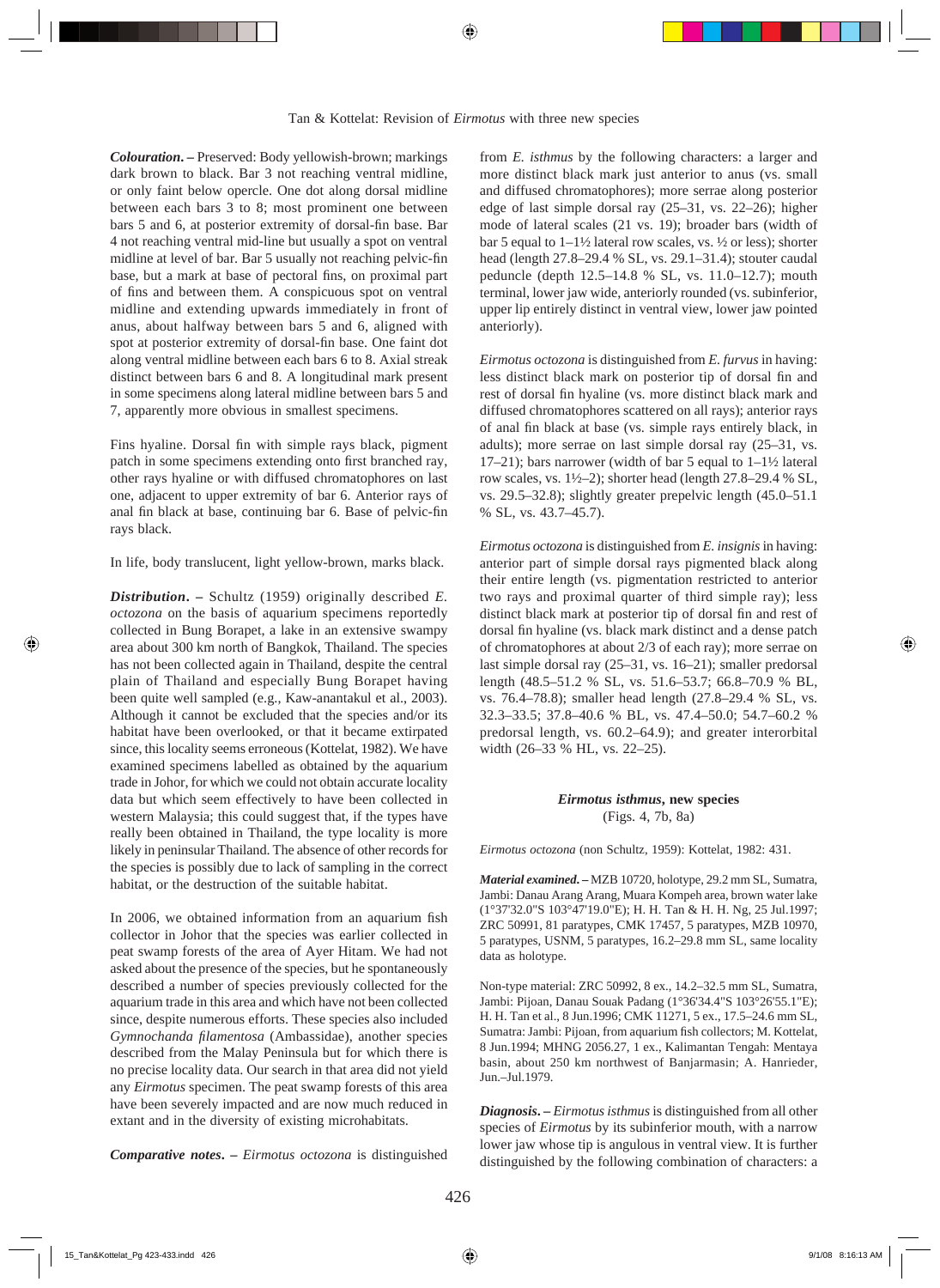small black mark immediately in front of anus with scattered chromatophores near it, visible in lateral view (Fig. 7b); bar 1 absent or very faintly marked; simple dorsal-fin rays black on their entire length, black mark not extending onto first branched ray, rest of fin hyaline (Fig. 7b); 22–26 serrae on posterior margin of last simple dorsal-fin ray; bars narrow (width of bar 5 equal to ½ or less lateral row scale).

*Description***. –** See Figure 4 for general body shape and Table 1 for meristics and morphometrics. Size up to 32.5 mm SL. Dorsal with 3 simple and 8½ branched rays; origin above lateral row scale 6–8. Anal fin with 3 simple and  $5\frac{1}{2}$ branched rays; origin under lateral row scale 10–12. Pelvic fin with 1 simple and 8 branched rays, origin under lateral row scale 5–6. Lateral row scales 19–21; predorsal scales 7–8; transverse scales  $\frac{1}{26}$ –7 $\frac{1}{2}$  between dorsal-fin and anal-fin origins, ½3½ on caudal peduncle.

Mouth subinferior, upper lip visible in ventral view; lower jaw narrow, tip angulous in ventral view (Fig. 8a). No marked angle at articulation of lower jaw.

*Colouration***. –** Preserved: Body yellowish brown; markings dark grey to black, all very narrow (width of bar 5 equal to ½ or less lateral row scale). Scales between bars with a crescent-shaped patch of pigments centred on each scale, some of them forming faint dots along dorsal midline; very distinct on upper half of body but may also be present on flank and on caudal peduncle. Bar 1 absent or very faintly marked. Bars 2–4 not reaching ventral midline. In some specimens, one very poorly defined spot between bars 5 and 6, at posterior extremity of dorsal-fin base. Bar 5 not reaching pelvic-fin base in smaller individuals, reaching it in larger ones. A small and faint dot on ventral midline immediately in front of anus, with scattered chromatophore near it, about halfway between bars 5 and 6. Axial streak distinct between bars 5 and 8. In some specimens, a dot on lateral midline between bars 5 and 6, and 6 and 7.

Fins hyaline. Dorsal fin with simple rays black on their entire length, black mark not extending onto first branched ray, rest of fin hyaline. Anterior rays of anal fin black at base, continuing bar 6. Base of pelvic-fin rays black.

In life, body translucent with slight yellowish tinge, belly silvery, bars black.

*Distribution.* – *Eirmotus isthmus* is known from the flood plains and lakes in Pijoan and Muara Kompeh areas in central Jambi (Sumatra) and from the Mentaya drainage (Borneo: Kalimantan Tengah).

*Life history notes***. –** *Eirmotus isthmus* is found in the water column in lakes and large permanent water bodies in the floodplain. Species caught together in the water column include *Pectenocypris* cf. *korthausae* (Cyprinidae), *Hyalobagrus flavus* (Bagridae), *Pseudeutropius brachypopterus*, *P. moolenburghae* (Schilbeidae) and *Gymnochanda fi lamentosa* (Ambassidae).

*Etymology***. –** From the Latin *isthmus*, meaning a narrow passage or neck of land, alluding to the narrow black bars on the body. A noun in apposition.

*Comparative notes.* – *Eirmotus isthmus* is distinguished from all other species of *Eirmotus* by its subinferior mouth, with the upper lip entirely distinct in ventral view (vs. terminal, upper lip not entirely distinct); the lower jaw angulous anteriorly (vs. broadly rounded; Fig. 8). See under *E. octozona* for additional characters distinguishing it from *E.* 



Fig. 4. *Eirmotus isthmus*, MZB 10720, holotype, 29.2 mm SL, Sumatra: Jambi.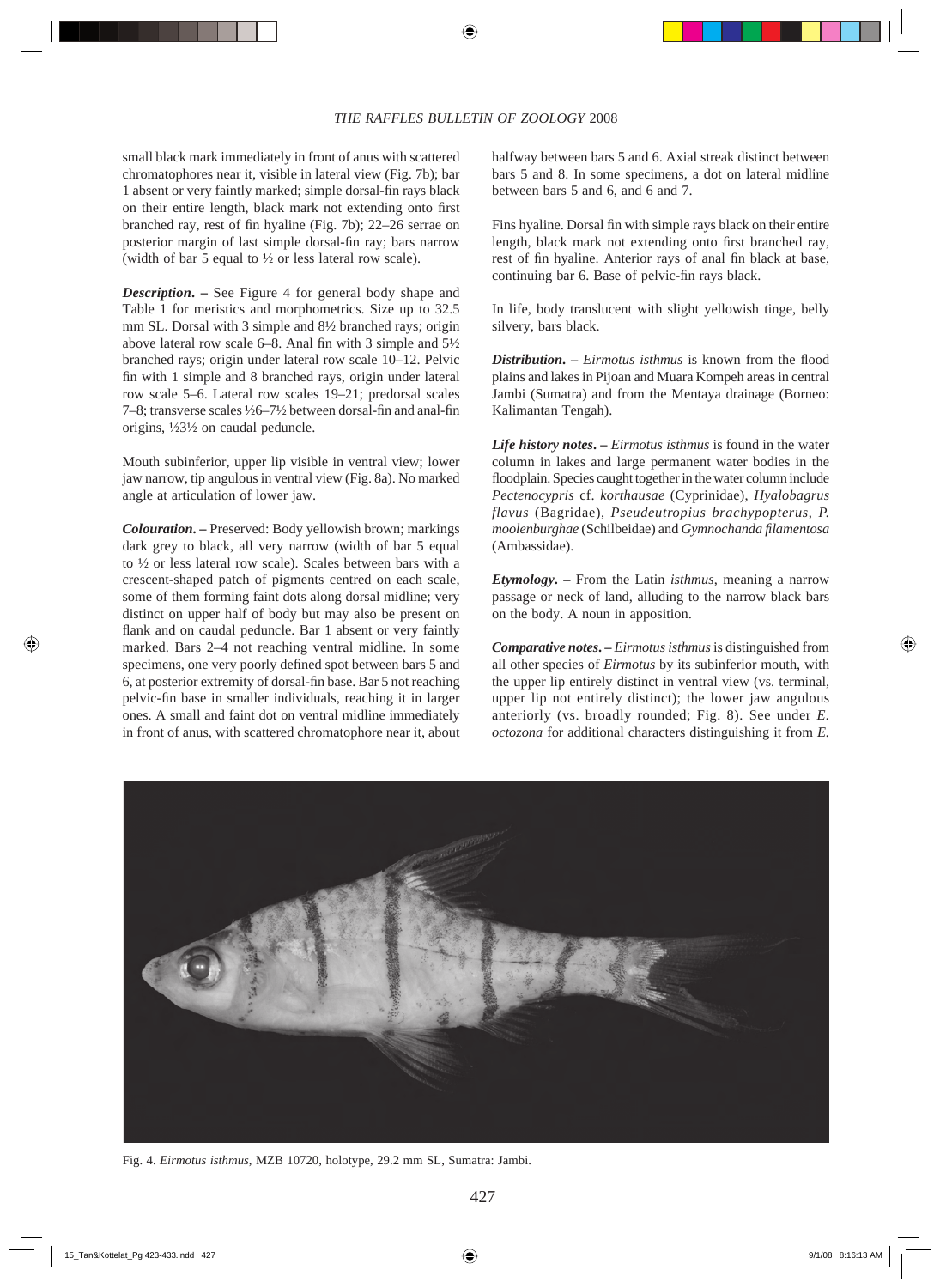*isthmus*. *Eirmotus isthmus* is distinguished from *E. furvus* by: the absence of a distinct black mark on the posterior tip of the dorsal fin adjacent to the upper extremity of bar 6 (vs. black mark present, chromatophores scattered on all dorsal-fin rays); no black upper margin on pectoral fin, no black anterior margin on anal fin (vs. both present); more serrae along the posterior edge of the last simple dorsal-fin ray (22–26, vs. 17–21); mode of lateral scales lower (19 vs. 20); bars narrower (width of bar 5 equal to or less than one lateral row scale, vs.1½–2); and slightly greater eye diameter (8.2–9.5 % SL, vs. 7.3–8.6).

*Eirmotus isthmus* is distinguished from *E. insignis* by: simple dorsal rays black along their entire length (vs. pigmentation restricted to anterior two rays and proximal quarter of third ray); no black mark along the posterior edge of the dorsal fin and the rest of the dorsal fin hyaline (vs. presence of a distinct black mark along the posterior edge, and a patch of chromatophores in centre of fin); more serrae along the posterior edge of the last simple dorsal-fin ray (22–26, vs. 16–21); fewer modal lateral scales (19, vs. 20); smaller predorsal length (49.1–51.7 % SL, vs. 51.6–53.7; 67.3–76.1 % BL, vs. 76.4–78.8); shorter head (length 29.1–31.4 % SL, vs. 32.3–33.5; 39.7–45.7 % BL, vs. 47.4–50.0); and greater interorbital width (26-31 % HL, vs. 22–25).

## *Eirmotus furvus***, new species** (Figs. 5, 7c)

*Material examined***. –** MZB 10971, holotype, 25.8 mm SL, Sumatra, Jambi: Berbak Nature Reserve, Sungai Air Hitam Dalam (1°17'54.8"S 104°08'30.4"E); aquarium fish collectors, 16–17 Jun.1995; ZRC 39152, 15 paratypes, CMK 11906, 5 paratypes, MZB 10972, 2 paratypes, USNM, 3 paratypes, 17.1–27.3 mm SL, same locality as holotype; ZRC 50993, 17 paratypes, CMK 11138, 17 paratypes; 18.6–34.4 mm SL, Sumatra, Jambi, Danau Rasau, a black water lake draining to Batang Hari, opposite Kampung Rantau Panjang; M. Kottelat & H. H. Tan, 1 Jun.1994.

Non-type material: ZRC 50994, 10 ex., 18.3–22.1 mm SL, Sumatra, Jambi: from aquarium trade; P. K. L. Ng et al., Jun.1995; ZRC 50995, 4 ex., 9.0–11.9 mm SL, Sumatra, Jambi: stream adjacent to swamp forest and rubber plantation, km 32 into turnoff (westwards) to Pematang Lumut before turnoff to Kuala Tungkal (1°06'06.4"S 103°24'02.1"E); H. H. Tan & S. H. Tan, 22 Nov.1996.

*Diagnosis***. –** *Eirmotus furvus* is distinguished from all other species of *Eirmotus* by its wider, very conspicuous and contrasted black bars on the body (width of bar 5 equal to  $1\frac{1}{2}$  to 2 lateral row scales, vs.  $\frac{1}{2}$  to  $1\frac{1}{2}$  in the other species). It is further distinguished by the following combination of characters: bar 1 (on snout) conspicuous; simple dorsalfin rays black on their entire length, black pigmentation sometimes extending onto interradial membrane before first branched ray; a distinct black mark at posterior tip of dorsal fin, appearing as part of  $6$  (Fig. 7c); pectoral fin with black upper margin; simple anal-fin rays black on their entire length in adults; all fins dusky with scattered chromatophores on all rays; serrae along posterior edge of last simple dorsal-fin ray 17–21; a small and distinct black mark immediately anterior to anus, visible in lateral view (Fig. 7c); mouth terminal, lower jaw wide, anteriorly rounded.

*Description***. –** See Fig. 5 for general body shape and Table 1 for meristics and morphometrics. Size up to 34.4 mm SL. Dorsal with 3 simple and 8½ branched rays; origin above lateral row scale 5–6. Anal fin with 3 simple and  $5\frac{1}{2}$ branched rays; origin under lateral row scale 10–11. Pelvic fin with 1 simple and 8 branched rays, origin under lateral row scale 4–5. Lateral row scales 19–20; predorsal scales



Fig. 5. *Eirmotus furvus*, MZB 10971, holotype, 25.8 mm SL, Sumatra: Berbak.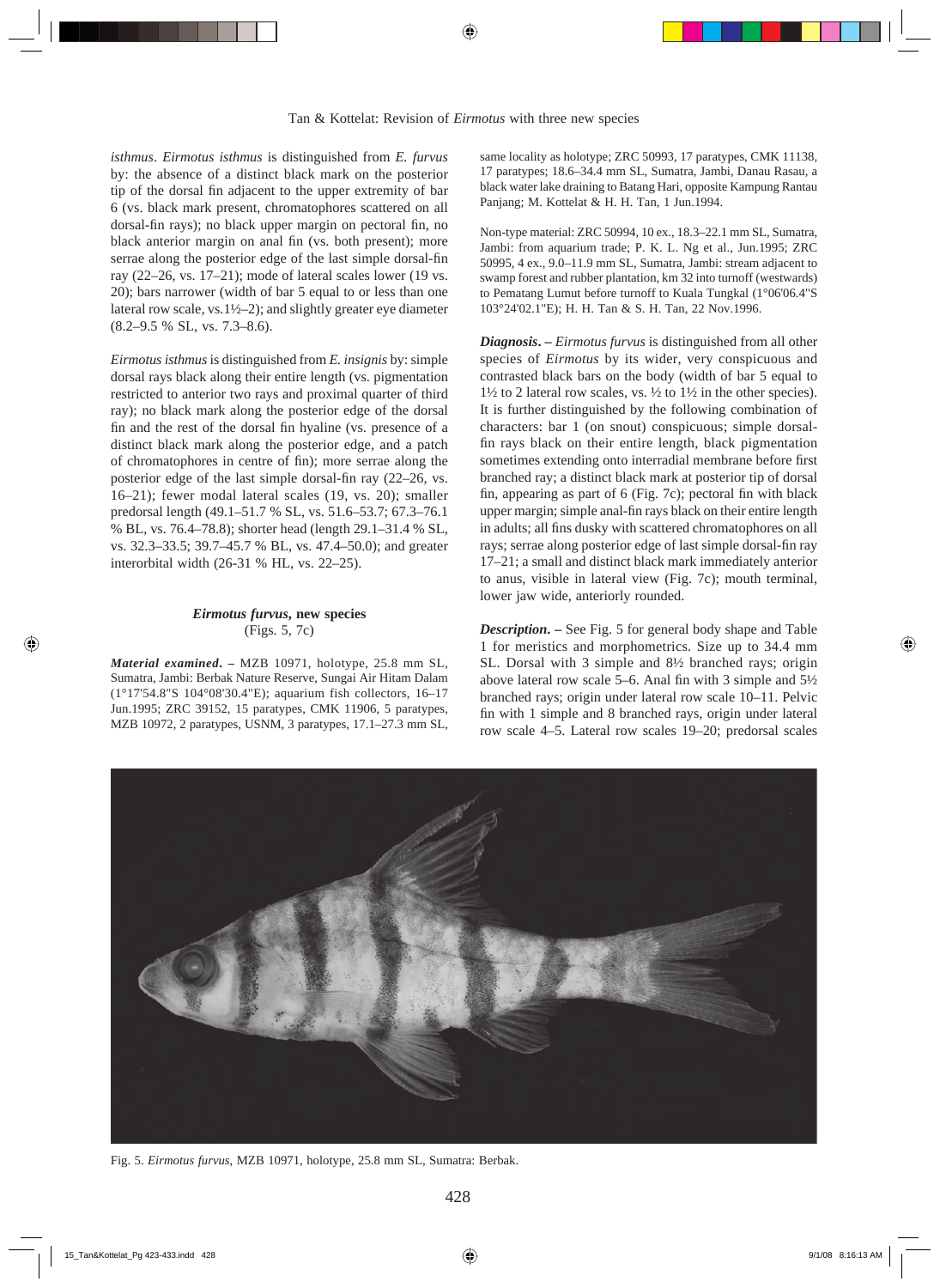|                                    |                   | E. octozona                                         |                   | E. isthmus                                          |                                     | E. furvus                                 | E. insignis                                  |
|------------------------------------|-------------------|-----------------------------------------------------|-------------------|-----------------------------------------------------|-------------------------------------|-------------------------------------------|----------------------------------------------|
|                                    | holotype          | 8397<br>ZRC 8385-                                   | holotype          | ZRC 50991                                           | holotype                            | ZRC 39152                                 | CMK 10298, ZRC 38786                         |
| Sample size                        |                   |                                                     |                   |                                                     |                                     |                                           |                                              |
| SL (mm)                            | 32.1              | $29.1 - 35.6$                                       | 29.2              | $28.6 - 29.5$                                       | 25.8                                | $23.2 - 27.3$                             | $18.2 - 23.2$                                |
| Meristics                          |                   |                                                     |                   |                                                     |                                     |                                           |                                              |
| Vertebrae                          |                   | $4 + 11 - 12 + 13 - 15 = 29 - 31$<br>$(30, n = 14)$ |                   | $4 + 11 - 12 + 13 - 15 = 29 - 31$<br>$(30, n = 20)$ |                                     | $4 + 12 + 14 - 15 = 30$<br>$(30, n = 20)$ | $4 + 12 + 14 - 15 = 30 - 31$<br>(30, n = 20) |
| Serrae on last simple              | $\overline{c}$    | $25 - 31$                                           | 23                | 22-26                                               | $\overline{20}$                     | $17 - 21$                                 | $16-21$                                      |
| dorsal ray                         | (incomplete)      |                                                     |                   |                                                     |                                     |                                           |                                              |
| Dorsal fin rays                    | $3,\,8\%$         | $8\frac{1}{2}$<br>3, $8-9\frac{1}{2}$ (2,           | $3, 8\frac{1}{2}$ | $3, \, 8\%$                                         | $3, 8\frac{1}{2}$                   | $3, \, 8\%$                               | $3, 8\frac{1}{2}$                            |
| Anal fin rays                      |                   | $5\frac{1}{2}$<br>$3, 5-6\frac{1}{2} (3,$           | $3,5\frac{1}{2}$  | $3, 5\frac{1}{2}$<br>19-21 (19)                     | $3,5\frac{1}{2}$                    | $3,5\frac{1}{2}$                          | $3,5\frac{1}{2}$                             |
| Lateral row scales                 | $3, 5\frac{1}{2}$ | $19-21(21)$                                         | $\overline{19}$   |                                                     |                                     | $19-20(20)$                               | 19-21 (20)                                   |
| Predorsal scales                   | $\circ$           | $\overline{\phantom{0}}$                            | $\infty$          | $7-8(8)$                                            | $\frac{19}{7}$<br>$\frac{7}{121/2}$ | $7-8\ (7)$                                | $\overline{r}$                               |
| Transverse scales                  | $\frac{1}{27}$    | 1/271/2                                             | $1/26\frac{1}{2}$ | 1/26-71/2(1/271/2)                                  |                                     | 1/27/2                                    | 1/271/2                                      |
| Width of bar 5                     | $\overline{a}$    | $1\text{--}1\frac{1}{2}\left(1\right)$              | $\tilde{\gamma}$  | $\frac{1}{2}$ or less $\left(\frac{1}{2}\right)$    | $\overline{\mathcal{C}}$            | $1\frac{1}{2} - 2(2)$                     | $1\text{--}1\frac{1}{2}$ $(1)$               |
| in percents of SL<br>Morphometrics |                   |                                                     |                   |                                                     |                                     |                                           |                                              |
| Total length                       |                   | $133.3 - 135.3$                                     | 137.7             | 134.4-139.0                                         | 131.4                               | 131.5-137.8                               | 131.9-138.8                                  |
| Body length                        | $70.7\,$          |                                                     | 69.9              | $66.8 - 73.4$                                       | 70.9                                | $69.0 - 73.6$                             | $66.3 - 68.4$                                |
| Predorsal length                   | 48.9              | $69.7 - 73.6$<br>48.5-51.2                          | $51.7$            | $49.1 - 51.4$                                       | 50.4                                | $48.7 - 52.9$                             | $51.6 - 53.7$                                |
| Preanal length                     | 68.5              | $65.0 - 71.4$                                       | 67.8              | $65.5 - 69.8$                                       | 67.1                                | $66.4 - 69.0$                             | $65.3 - 69.7$                                |
| Prepelvic length                   | 46.4              | $45.0 - 51.1$                                       | 46.2              | 44.2-47.4                                           | 45.7                                | 43.7-45.7                                 | $45.5 - 47.2$                                |
| Head length                        | 28.7              | $27.8 - 29.4$                                       | 29.8              | $29.1 - 31.4$                                       | 29.5                                | $29.7 - 32.8$                             | $32.3 - 33.5$                                |
| Body depth                         | 23.4              | $24.2 - 28.8$                                       | 22.9              | $22.7 - 25.3$                                       | 22.5                                | $20.7 - 24.8$                             | $20.2 - 26.0$                                |
| Depth of caudal peduncle           | 12.5              | $13.3 - 14.$                                        | 11.0              | $11.9 - 12.7$                                       | 12.4                                | $11.9 - 14.3$                             | $11.4 - 13.1$                                |
| Length of caudal peduncle          | 20.6              | $20.0 - 23.6$                                       | 21.2              | $19.7 - 25.2$                                       | 22.9                                | $21.4 - 25.6$                             | $19.2 - 22.5$                                |
| Dorsal-fin base length             | 20.2              | $17.4 - 20.8$                                       | 18.5              | $17.2 - 20.2$                                       | $20.5$                              | $18.1 - 21.7$                             | $16.8 - 21.2$                                |
| Anal-fin base length               | 13.7              | $11.1 - 12.5$                                       | 12.7              | $10.3 - 14.0$                                       | $11.6$                              | $11.5 - 13.5$                             | $11.3 - 13.5$                                |
| Pelvic-fin length                  |                   | $23.4 - 25.4$                                       | 24.0              | 24.0-27.8                                           | 24.8                                | $23.8 - 25.4$                             | $21.8 - 25.3$                                |

Table 1. Meristics and morphometrics of Eirmotus octozona, E. isthmus, E. furvus and E. insignis. Numbers in parentheses are modes. Table 1. Meristics and morphometrics of *Eirmotus octozona*, *E. isthmus*, *E. furvus* and *E. insignis*. Numbers in parentheses are modes.

# *THE RAFFLES BULLETIN OF ZOOLOGY* 2008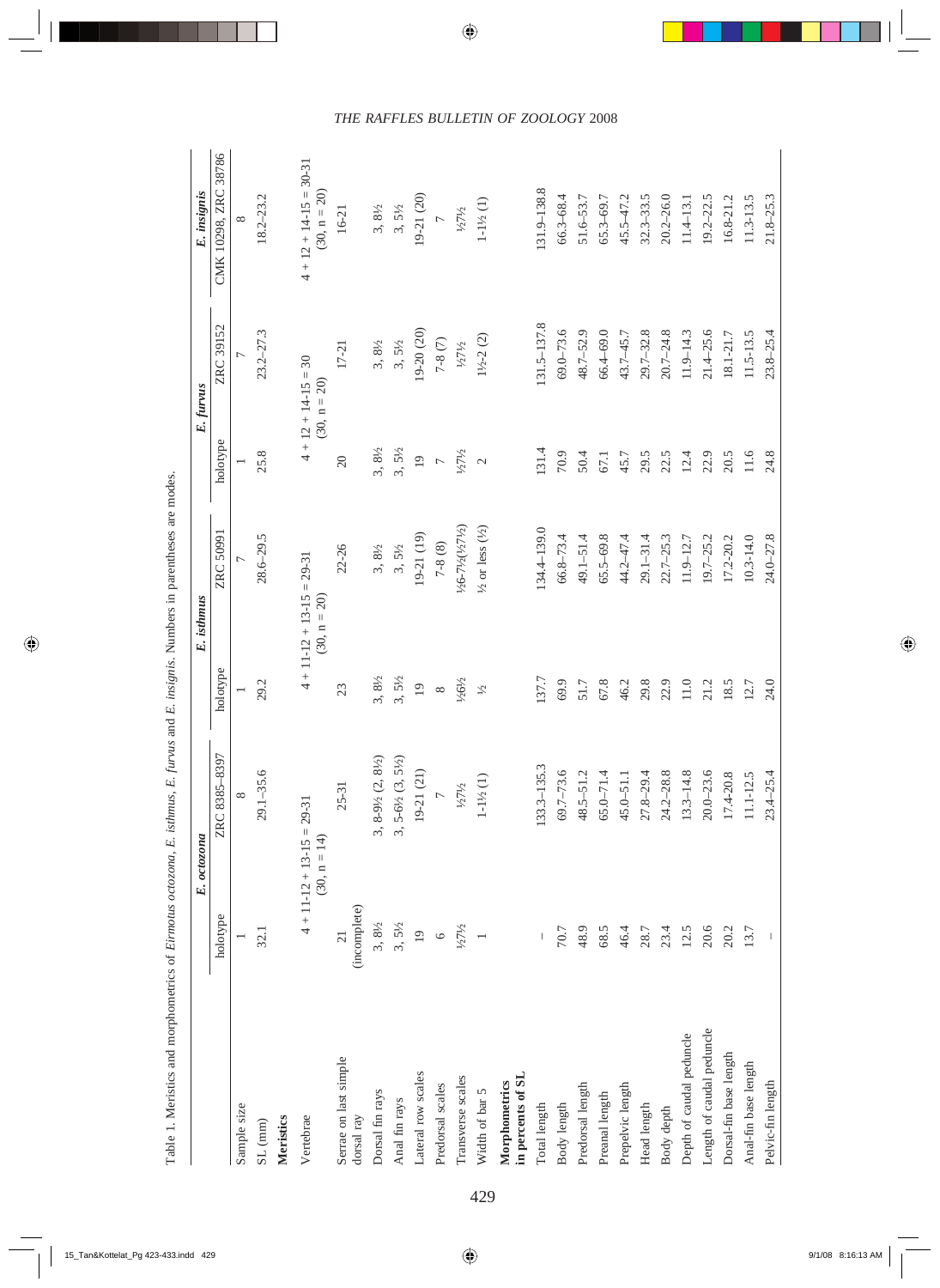7–8; transverse scales  $\frac{1}{27}\frac{1}{2}$  between dorsal-fin and anal-fin origins, ½3½ on caudal peduncle.

Mouth terminal, upper lip not entirely visible in ventral view; lower jaw relatively wide, rounded anteriorly. No marked angle at articulation of lower jaw.

*Colouration***. –** Preserved: Body reddish-brown; markings bold, dark brown to intense black. All bars reaching ventral midline. Bar 1 conspicuous. A large conspicuous spot on ventral midline immediately in front of anus, about halfway between bars 5 and 6. Axial streak distinct between bars 5 and 8, sometimes on whole flank. Usually no spots between bars in middle of flank.

Fins dusky with scattered chromatophores. Dorsal fin with simple rays black on their entire length, black pigments sometimes extending onto interradial membrane before first branched ray; distinct black mark situated at posterior tip of dorsal fin, appearing as part of bar 6. Anterior rays of anal fin black at basis in smaller individuals, along entire simple rays in larger ones, continuing bar 6. Base of pelvic-fin rays black. Pectoral fin with black upper margin. In life, body reddish-brown, marks black.

*Distribution***. –** *Eirmotus furvus* is known from the coastal peat swamp forests, near Rantau Panjang, Sabak and Bernam, along the coast east of Jambi (Sumatra). We have seen photographs of material collected by aquarists, possibly in peat swamp forests in the area of Kumai (Borneo: Kalimantan Tengah) that may belong to this species.

*Life history notes***. –** *Eirmotus furvus* is the only species of *Eirmotus* found in the black waters of peat swamp forests. We have observed it only deep inside the forested area, in the less disturbed sections.

*Etymology***. –** From the Latin *furvus*, meaning dark black, dusky; alluding to the dusky overall appearance of the fish. An adjective.

*Comparative notes***. –** See under *E. octozona* and *E. isthmus* for characters distinguishing them from *E. furvus*. *Eirmotus furvus* is distinguished from *E. insignis* by: simple dorsalfin rays black along their entire length (vs. pigmentation restricted to anterior two rays and proximal quarter of third ray); chromatophores on dorsal fin scattered on entire branched rays (vs. concentrated at about 2/3 of their length, sometimes extending on the adjacent membranes); a black upper margin on pectoral (vs. missing); simple anal-fin rays black on their entire length in adults (vs. only at base); bars broader (width of bar 5 equal to 1½–2 lateral row scales, vs. 1–1½); longer body (BL 69.0–73.6 % SL, vs. 66.3–68.4); smaller predorsal length (66.2–73.7 % BL, vs. 76.4–78.8); smaller prepelvic length (43.7–45.7 % SL, vs. 45.5–47.2; 60.1–66.3 % BL, vs. 67.3–70.1); shorter head (length 29.7– 32.8 % SL, vs. 32.3–33.5; 40.3–46.9 % BL, vs. 47.4–50.0); narrower head (width 12.5–13.9 % SL, vs. 13.8–14.8); and greater interorbital width (27–30 % HL, vs. 22–25).

*Eirmotus insignis***, new species** (Figs. 6a–b, 7d, 8b)

*Eirmotus octozona* (non Schultz, 1959): Roberts, 1989: 38, Fig. 23 (MZB 3121); Kottelat et al., 1993: 35 (part), Pl. 8 (CMK 6816).

*Material examined***. –** MZB 3121, holotype, 31.2 mm SL, Kalimantan Barat: several small forest streams flowing into Kapuas mainstream within 10 km upstream from Sanggau (0°06'07"N 110°35'38"E), T. R. Roberts, 16–17 Jul.1976; MZB 3120, 2 paratypes, 16.8–17.6 mm SL, Kalimantan Barat: Sungai Tekam, small forest stream joining right side of Kapuas mainstream ca. 2 km upstream from Sanggau (0°07.5'N 110°36'E), T. R. Roberts, 16 Jul.1976; MZB 3122, paratype, 18.8 mm SL, Kalimantan Barat: swampy stream ca. 30 km west of Sintang on road from Sanggau to Sintang (ca. 0°00'N 111°14'E); T. R. Roberts, 18 Jul.1976; MZB 3123, paratype, 24.5 mm SL, Kalimantan Barat: forest stream ca. 1 km up Sungai Tajan from Tajan, 87 km east of Pontianak (0°02'S 110°07'E), T. R. Roberts, 22 Aug.1976; CMK 10298, 18 paratypes, 11.8–23.1 mm SL, Kalimantan Barat: Kapuas basin, several small tributaries of Sungai Embaluh Leboyan and Sungai Semalah (Nanga Semalah: 0°52'16"N 112°17'37"E), M. Kottelat et al., 9 Sep.1993; ZRC 38786, 3 paratypes, 19.3–23.2 mm SL, CMK 11573, 4 paratypes, 12.9–22.9 mm SL, Kalimantan Barat: Kapuas basin, Sungai Letang near Kampung Kandung Suli (0°37'42"N 112°15'15"E), M. Kottelat et al., 8 Jun.1995; CMK 6816, 1 paratype, 28.2 mm SL, Kalimantan Barat: Sungai Melawi basin: Sungai Taok at Terusan (Kec. Dedai), km 22 on road from Sintang to Putussibau: 0°02'55"N 111°42'12"E, M. Kottelat et al., 24 Apr.1990.

Non-type material: ZRC 46315, 35 ex., 16.3–29.5 mm SL, Kalimantan Barat: Pontianak, trade material, F. Yuwono, 1 Oct.1999; ZRC 46307 (tentative identification),  $2 \text{ ex.}$ ,  $23.7-30.4 \text{ mm SL}$ , Belitung Island; T. Sim, Feb.2000.

*Diagnosis***. –** *Eirmotus insignis* is distinguished from all other species of *Eirmotus* by having the black pigmentation along the simple dorsal-fin rays restricted to the anterior two rays and the proximal half of the third one, fainter grey distally (vs. extending on entire length of rays); and a row of faint black spots at about  $2/3$  of the branched dorsal-fin rays (extending on the membranes in some specimens) (Fig. 7d). It is further distinguished by the following combination of characters: bar 1 present but faintly marked; serrae along posterior edge of last simple dorsal-fin ray 16–21; width of bar 5 equal to 1–1½ lateral row scales; a small and distinct black mark immediately in front of anus, visible in lateral view (Fig. 7d); head length 32.3–33.5 % SL, 47.4–50.0 % BL; predorsal length 76.4–78.8 % BL; interorbital width 22–25 % HL; snout slightly upturned, mouth terminal, lower jaw wide, anteriorly rounded (Fig. 8b).

*Description***. –** See Fig. 6a–b for general body shape and Table 1 for meristics and morphometrics. Size up to 32.1 mm SL. Dorsal with 3 simple and 8½ branched rays; origin above lateral row scale 6–7. Anal fin with 3 simple and  $5\frac{1}{2}$ branched rays; origin under lateral row scale 11–12. Pelvic fin with 1 simple and 8 branched rays, origin under lateral row scale 4–5. Lateral row scales 19–21; predorsal scales 7; transverse scales  $\frac{1}{27}\frac{1}{2}$  between dorsal-fin and anal-fin origins, ½3½ on caudal peduncle.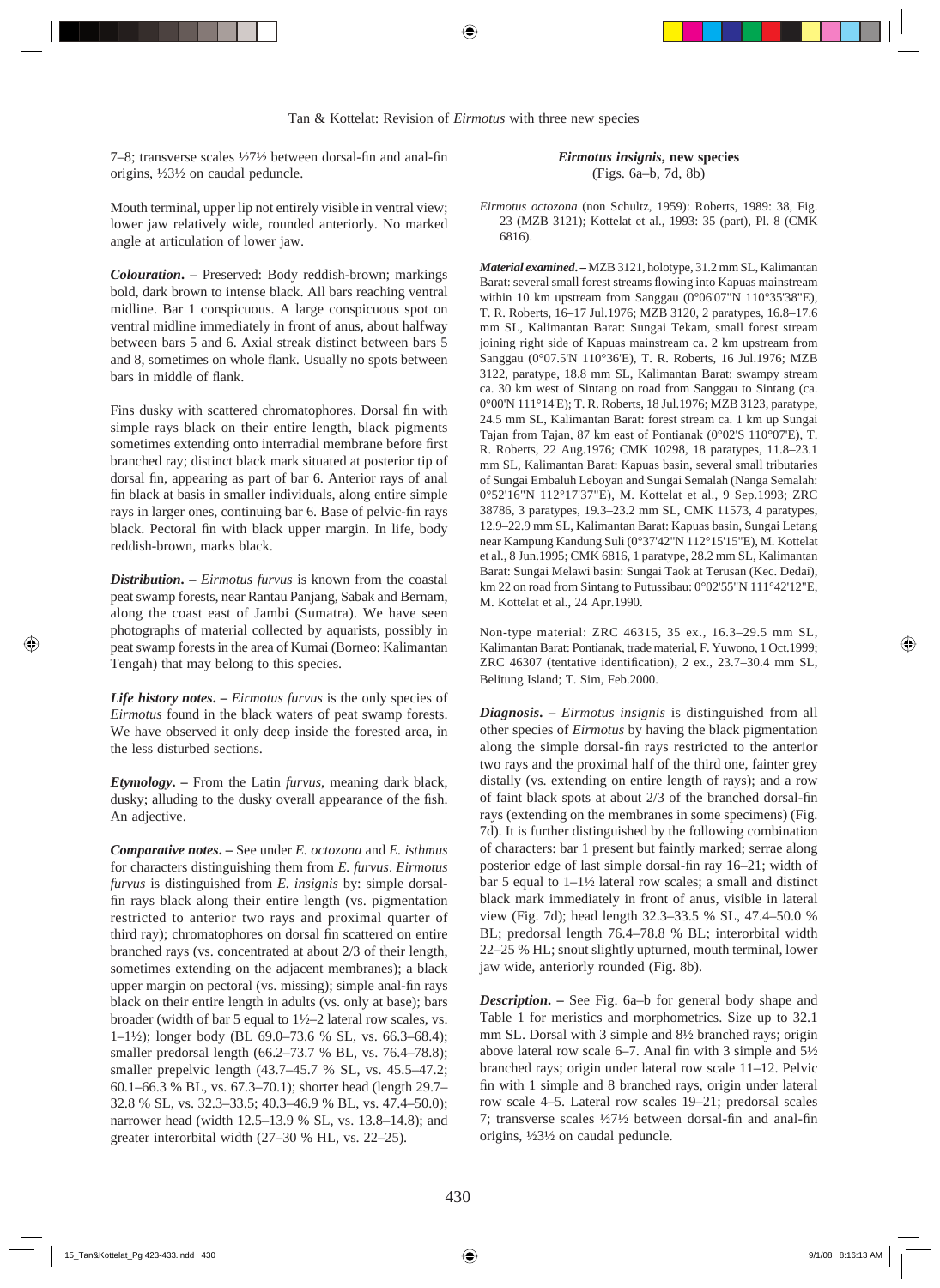

Fig. 6. *Eirmotus insignis*: a, MZB 3121, holotype, 31.2 mm SL; b, ZRC 38786, paratype, 23.2 mm SL, Borneo: Kalimantan Barat, Kapuas.



Fig. 7. Flank of *Eirmotus* species, showing dorsal fin and pre-anus patterns in: a, *E. octozona*, ZRC 8385, 35.6 mm SL; b, *E. isthmus*, ZRC 50992, 32.0 mm SL; c, *E. furvus*, ZRC 39152, 27.3 mm SL; and d, *E. insignis*, ZRC 38786, 23.2 mm SL.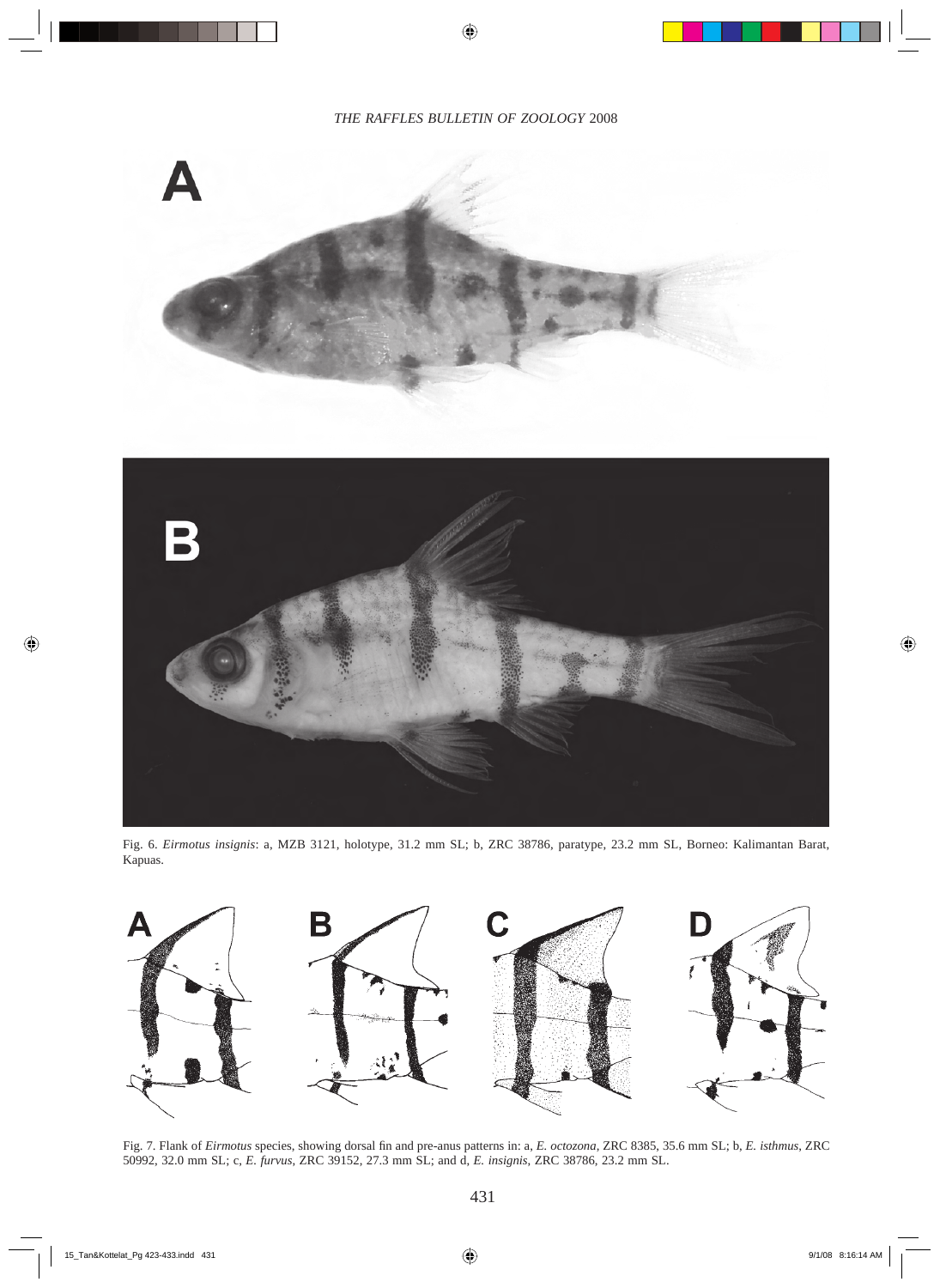Snout slightly upturned, often with a marked angle at articulation of lower jaw. Mouth terminal, upper lip not entirely distinct in ventral view; lower jaw relatively wide, rounded anteriorly (Fig. 8b).

*Colouration***. –** Preserved: Body yellowish-brown; markings dark grey to black. Bar 1 absent or very faintly marked. Bars 2 and 3 usually not reaching ventral midline. Bar 4 reaching or not ventral mid-line. A spot between bars 5 and 6, at posterior extremity of dorsal-fin base. Bar 5 usually not reaching pelvic-fin base and ventral midline. A spot on ventral midline immediately in front of anus, about halfway between bars 5 and 6. Axial streak distinct between bars 5 and 8. In some specimens, one dark spot on lateral midline between bars 5 and 6.

Fins hyaline. Dorsal fin with black pigmentation along simple rays restricted to anterior two rays and proximal half of third one, fainter grey distally; a row of faint black spots at about 2/3 of branched rays, sometimes extending on membranes; and a black mark at posterior tip of dorsal fin, adjacent to upper extremity of bar 6. Anterior rays of anal fin black at base, continuing bar 6. Base of pelvic-fin rays black.

In life, body yellowish, translucent, bars greyish to black.



Fig. 8. Head of *Eirmotus* species, showing ventral view of snout and lower jaw of: a, *E. isthmus*, MZB 10720, 29.2 mm SL; and b, *E. insignis*, ZRC 38786, 23.2 mm SL.

*Distribution***. –** *Eirmotus insignis* is currently known only from the Kapuas drainage in Kalimantan Barat (Borneo) and from Belitung Island.

*Life history notes***. –** *Eirmotus insignis* was most frequently observed in small streams with slowly flowing water, backwaters, among overhanging roots along shores, occasionally in swampy areas among dense vegetation. The water was generally quite murky, slightly acid; the bottom was usually muddy or covered by leaf litter.

*Etymology***. –** From the Latin *insignis*, meaning worth distinction, with distinctive signs, brilliant, referring to the unique black marks on the dorsal fin. An adjective.

*Comparative notes***. –** See *E. octozona*, *E. isthmus* and *E. furvus* for characters distinguishing them from *E. insignis*.

## **DISCUSSION**

*Eirmotus* is characterized by the presence of several rows of papillae (Fig. 1) on the sides of the snout, the cheeks, the opercle, the interorbital area and the throat, a character shared with *Cyclocheilichthys*, *Neobarynotus*, *Oreichthys*, '*Puntius*' *oligolepis* and '*P.*' *lineatus* in Southeast Asia, '*P.*' *dorsalis* in Sri Lanka and possibly other genera in Asia. This character is also observed in various lineages of African cyprinids traditionally referred to the genus *Barbus* (a totally inappropriate name as these fishes are notoriously not related with *Barbus* sensu stricto). In *Cyclocheilichthys* and *Neobarynotus*, the rows of papillae are numerous, and very closely set (see, e.g., Weber & de Beaufort, 1916: 153, fig.  $64$ ).

In *Eirmotus*, *Oreichthys* and '*P.*' *oligolepis*, the rows of papillae are less numerous and more widely spaced than in the other above-mentioned taxa. *Eirmotus* also shares with '*P.*' *oligolepis* and *Oreichthys* the small size, the large scales (19-24 in lateral row, ½3½ [½5½ in *Oreichthys*] in transverse row on the caudal peduncle), and the incomplete lateral line (with up to 7 perforated scales). *Oreichthys* and '*P.*' *oligolepis* share the feeble and smooth last simple dorsalfin ray; they have similar (but probably not homologous) colour patterns consisting of conspicuous black crescentic marks on all scales. *Oreichthys* is distinguished from '*P.*' *oligolepis* and *Eirmotus* in having the  $2<sup>nd</sup>$  simple dorsal-fin ray not adnate to the 3rd one but separated by a membrane (vs. adnate). *Eirmotus* is immediately distinguished from *Oreichthys* by the colour pattern with eight black bars, the last two simple dorsal-fin rays closely adnate and the last dorsal-fin ray serrated posteriorly. '*Puntius' oligolepis* is further distinguished from *Eirmotus* and *Oreichthys* by the presence of mandibular barbels.

## **ACKNOWLEDGEMENTS**

We thank Lynne Parenti (USNM) for the loan of the holotype of *E. octozona*; Enis Widjanarti, Thomas Sim, H. H. Ng, S.